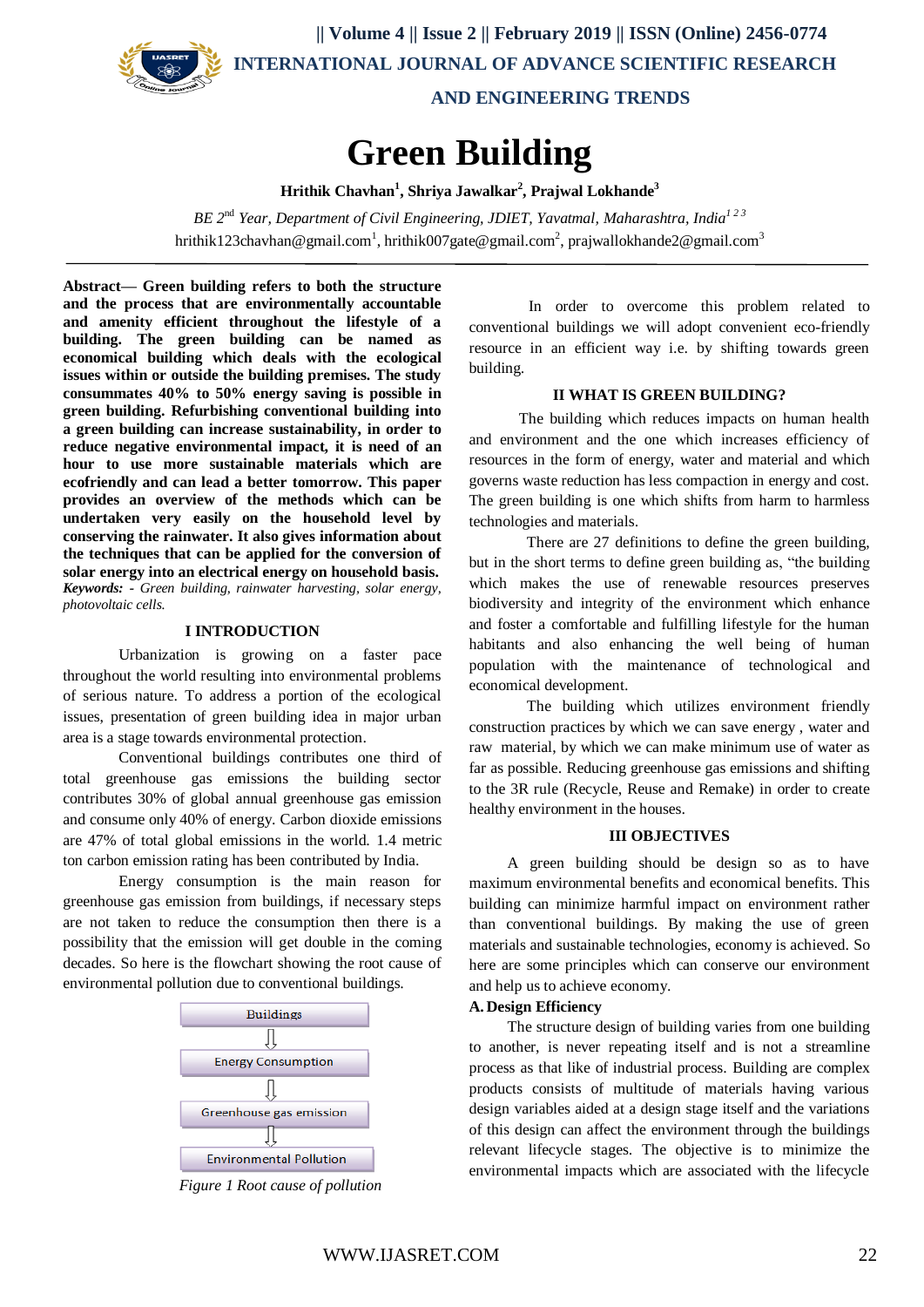

 **|| Volume 4 || Issue 2 || February 2019 || ISSN (Online) 2456-0774 INTERNATIONAL JOURNAL OF ADVANCE SCIENTIFIC RESEARCH** 

# **AND ENGINEERING TRENDS**

#### stages of the building.

# **B. Energy Efficiency**

The principle of energy efficiency is to make maximum use of passive energy and reduce the use of active energy. The orientation of a building also plays a major role in the utilization of energy in such a way that the building should have an adequate ventilation to have maximum natural light and air. It should have a proper position of door and window in a structure. It should have thermal insulating wall, ceiling and floor to have maximum energy efficiency.

#### **C.Water Efficiency**

As we very well know that the demand for water consumption is increasing than its ability to replenish itself. By using water harvesting and natural refineries such technique can conserve and restore water. The green building has its two objectives for water efficiency i.e. to reduce water consumption and water quality. This conservation and protect can be achieved by designing dual plumbing in buildings that recycles water in water closet flushing. By making use of ultra low flush toilets and low flow shower head, we can minimize waste water. Sewer traffic can be reduced by eliminating the use of toilet paper and making the use of bidets and thus increasing water on site. Demand for the local aquifer will be minimize by making the use of no sewage and grey water on site like as in site irrigation.

#### **D.Materials Efficiency**

 Materials are composed of renewable resources rather than making use of nonrenewable resources. Buildings should have properly design or mechanically powered ventilation system so as to have filtered and cleaner air from outdoor for the occupants. The industrial waste and agricultural waste generated can be recycled so as to reduce its increasing impact on the environment. By shifting towards renewable sources of energy such as solar panels which not only provides light but is also a valuable energy source.

#### **E. Indoor Air Quality**

Indoor air quality can be achieved by reducing the volatile organic compounds and providing adequate ventilation by proper selection of construction material. Constructing green building emphases more on the designing of ventilation system so that the people get the filtered, clean air and proper lighting most of the time. Indoor lighting also helps in controlling the dampness which is one of the cause of bacteria and generation of deadly diseases. So good ventilation system enhances the air quality of the building and also protects the people from the diseases.

#### **F. Waste Reduction**

 The main objective of green architecture is to reduce waste of energy, water and material. As we know

that maximum waste are generated by commercial buildings. The disposal of waste to the landfills is one of the ways for the reduction of the waste but is not only the solution. By adopting well designed buildings the amount of waste can be reduce by the onsite solutions such as compost bins, etc.

The waste water which is generated from dishwashing, washing machines which are the sources of greywater can be treated and used for subsurface irrigation and no portable purpose, such as toilet and wash car. We refuse to make use of centralized waste water treatment system due to its cost and more energy consumption and an alternative to this is to convert waste and waste water into fertilizer which lowers the cost.



#### **IV RAIN WATER HARVESTING**

Rainwater is the only source of fresh water. Rainwater flowing through streets joins various mains and sub main streams and then flows through river. River joining the sea water and then joins to the ocean makes the fresh water as salty water. The various treatment units which are adopted (i.e. to create fresh water from salty water) are under increased load because of increase in pollution and water drainage. Rainwater harvesting is to make use of store water which we have previously collected from rainwater. It is key measure or a solution to drought conditions of desert area facing low rainfall conditions. Rainwater harvesting system has basically two types;

A] Surface runoff rainwater harvesting system.

B] Rooftop rainwater harvesting system.

#### **A] SURFACE RUNOFF RAINWATER HARVESTING:**

Artificial recharge methods of rainwater harvesting are to be utilized. Since the rooftop and paved surface rainwater harvesting is not enough for the whole year. There is no direction gain, but this is the best method by which the water is available in the ground for a long period, so it is an indirect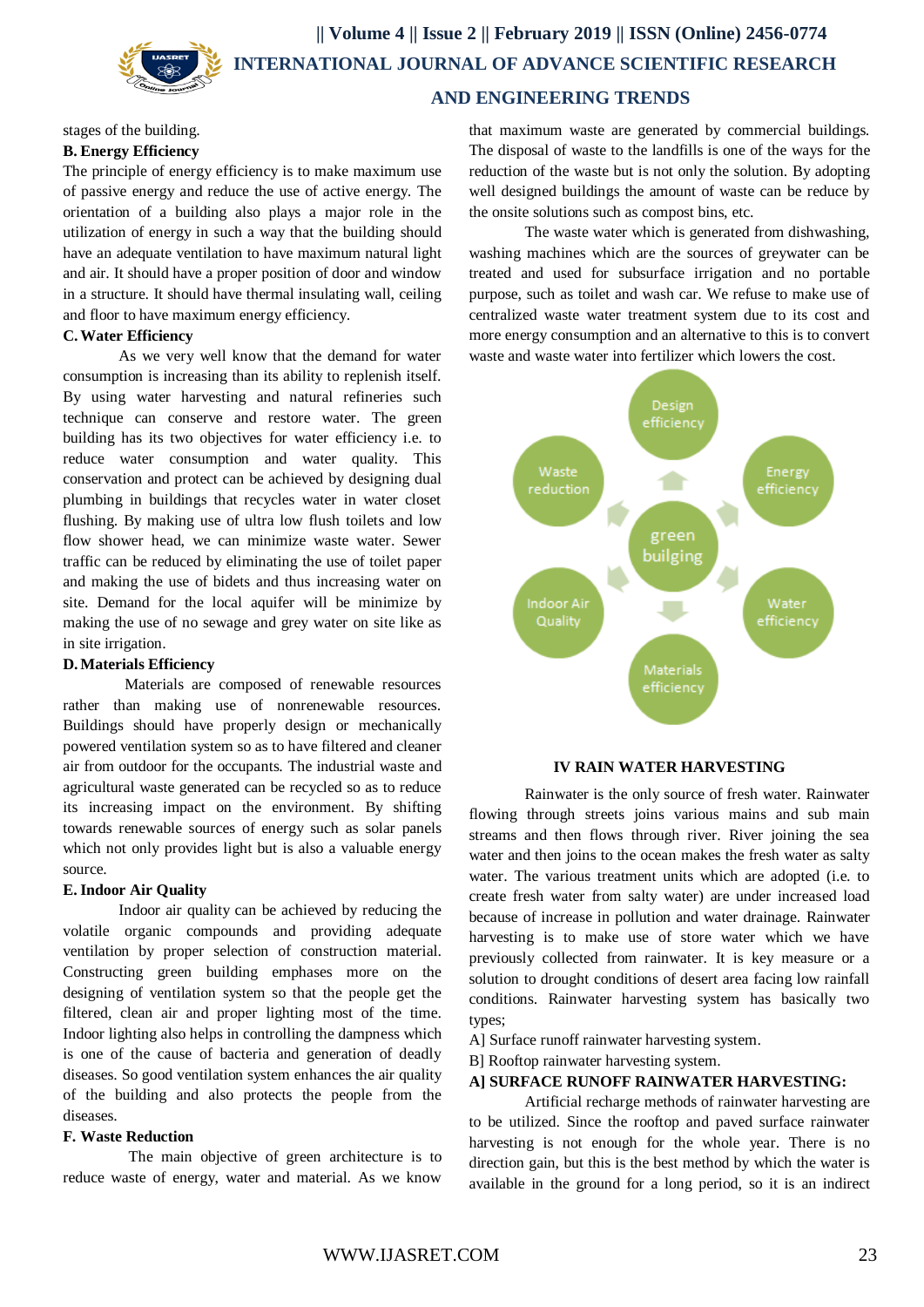

# **AND ENGINEERING TRENDS**

method of rainwater harvesting as water has to get accumulated under a small constructed area like pits, wells, trenches, shafts which are unfiltered due to the presence of soil with them.

This method is also known as recharging ground water aquifer. Few of the methods of surface runoff rainwater harvesting are listed below;

1] Recharging of bore holes.

- 2] Recharging through wells.
- 3] Pits
- 4] Trenches
- 5] Shafts

6] Recharging making percolation tanks.

#### **RECHARGING THROUGH WELLS:**

The location of well is decided on the basis that maximum rainwater will accumulate in that area. Among abandon number of wells, some of them are chosen for recharging and their purpose of construction is to recharge the drainage (storm) water i.e. connecting pipe to the wells. It is necessary to have clean water recharge in the well, so for this purpose filter media is constructed near the well which allows only filtered water into the well, so that sediment will not settle into the well. In the similar manner methods for pit, trenches can be carried out.

 Recharging rate affecting the surface runoff is as follows;

**1) Permeability of soil** - If soil is permeable then it allows maximum water to recharge i.e. capacity of soil to allow water inside it.

**2) Maximum catchment area** – The place which allows maximum rainwater to get collected.

**3) Groundwater table** – It should be low so that it allows maximum water to get recharge instead of rising upward in water table condition.

### **B] ROOFTOP RAIN WATER HARVESTING**:

 This is one of the methods that help in augmenting the ground level. The method in which the rainwater is collected on the rooftop where the roof become the catchment and then that stored water can be diverted to artificial recharge system or tank.

 As per the water requirement, rainfall and catchment area of that particular building, the storage tank has to be design. The water collected on the roof of the building is diverted into the storage tank. We are adopting this method just not to use this stored water in the rainy season, but also to save the energy incurred on transportation and distribution of water. Indirectly the groundwater is also conserved if it is being extracted to meet the demand in rainy. The storage tank should be arranged in such a way that it should have excess water overflow system and the drain pipes which are connected to storage tank should have

mesh filtered at mouth and first flush device followed by filtration system. It is one of the cost effective way of rainwater harvesting in which the stored water can be used for secondary purposes such as gardening and washing.



*Figure 2 Rooftop rain water harvesting*

# **V SOLAR ENERGY IN GREEN BUILDING**

 As we know that fossil fuels are on the way of extinction in future, thus creating problems for energy resources. So in order to prevent their extinction and making them available for the future we will shift towards renewable energy sources. The renewable energy sources include wind, biomass and solar which are tremendously available.

 We get radiant light and heat from the sun in the form of solar energy, this solar energy can be converted into electrical energy due to development in technology to make us available for daily purpose. Some of the solar technologies are;

- 1] Solar heating.
- 2] Solar photovoltaic
- 3] Solar architecture
- 4] Solar thermal electricity

Depending on the way to capture, convert and distribute solar energy can be classified into active solar energy and passive solar energy.

The use of photovoltaic panel and thermal collectors to harness the energy comes under active solar energy. While the passive solar energy is the technique in which energy is harness passively. For example, by adjusting the orientation of building the natural sunlight and heat is captured.

#### **A] PHOTOVOLTAIC PANELS:**

 Our environmental challenges have been combat by the use of important fool i.e. a key diver having the ability to produce green energy from sun power i.e. the solar panels. The environment behavior of building is improved by in cooperating voltaic technology in the architectural designs of building without influencing the comfort aesthetics or cost of the building.

 Photovoltaic panels use ranges from substituting various building elements and materials such as glass wall and glass window. From the recent past year, a huge development is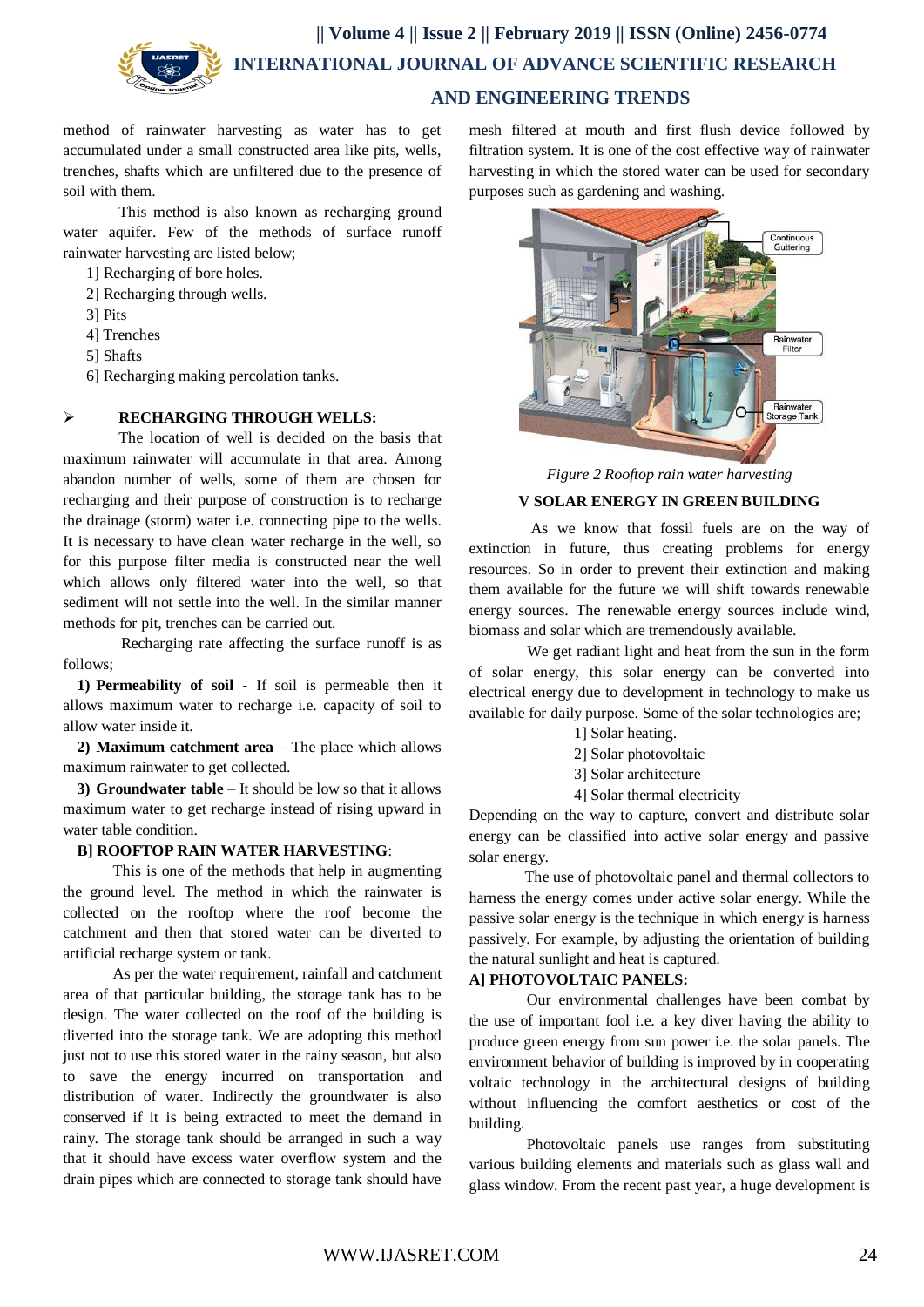

# **AND ENGINEERING TRENDS**

observed in solar photovoltaic panels and so today they are ideal solution that can be mounted into any type of building ranging from traditional to contemporary modern designing. **WORKING THEORY :**

The transformation of incoming sunlight into electricity rather than heat is called as photovoltaic cells, which are made from silicon. Solar panels are also called as modulus which contains photovoltaic cells. In solar photovoltaic cells consist of a thin slice of a glass, under this glass positive or negative silicon film is placed.

The photons of the sunlight falling on the cells separate the electrons from the silicon. These negatively charged electrons are attracted to one side of the silicon cell, because of which electric voltage is created that can be collected and channeled. Solar photovoltaic array is formed by gathering this current in the form of series by wiring the individual solar panels. The multiple strings of the array cables are terminated in an electrical box called as fused array combiner. Content within the combiner box are fuses. Designed to protect the individual module cable as well as the connections, which deliver power to the inverter. But the electricity produced is in the form of DC which has to be converted into AC for our regular home appliances use.

#### **B] THE ROOF SYSTEM:**

 By using the photons of light from the sun panels excite electrons in silicon cells thus converting sun ray into electricity. The south facing installation of solar panels will provide the optimum potential for our system, rather than the other orientation. The panel should receive sunlight during the prime sunlight hours from 9 am to 3 pm, so that it will provide sufficient production and make sure that panels doesn't come under the shade. If one cell out of the 36 cells is under shade then it can reduce the power production may more than half. There are some devices such as solar pathfinder which carefully identifies the area under shade before the installation of panels.



 *Figure 3 Solar electricity can be generated directly using photovoltaic (PV) panels .*

Every time the perfect orientation cannot be provided to the panel due to some reasons. There are some of the systems designs which track the sun's journey across the sky. So we can take advantage of such system to gain maximum solar energy. In case of nontracking photovoltaic systems they should be inclining in such a way so that its angle of inclination should be equal to sides' latitude, so that all year round we will have maximum energy.

#### **VI CONCLUSION**

 Sustainable building will ultimately serve to improve not only the energy performance of building but will also assist the country to conserve energy and natural resources by increased recovery and recycling the materials. Green building movement is to stay for the benefits for the individuals, society and the country at large.

 Rainwater harvesting achieves one key of green building goal by reducing the water requirement and recharging groundwater. Application of solar photovoltaic system is the one time investment which provides its benefit at very low maintenance cost without using artificial resource. Reuse and recycle of grey water is advisable.

 The goal of green building is to use resources more efficiently and reduce negative impact of building while construction and during lifecycle. The major intent of the learning is to generate the earth more sustainable and there is a need for conserving natural resources and adopting green buildings.

#### **REFERENCES**

[1] Charles J. Kibert. Sustainable construction: Green Building Design And Delivery, 4th edition ed. john wiley & sons, Inc: May 2016, ISBN978-1-119-05517-4

[2] Jerry Yudelson. The Green Building Revolution. Island Press, October 2007, ISBN 9781597261791.

[3] U.S. Green Building Council (GBC). LEED v4 for building design and construction. 2014. Retrieved Mar. 10th, 2015.

[4] Denzer, Solar Houses in 1947, p.298.

[5] Ibid Carl Koch, At Home with Tomorrow (New York: Rhinehart, 1958), p.71. Edmund Faltermayer, "Solar Energy is Here, but it's not yet Utopia," Fortune, February 1976, pp. 104, 106. Polaroid Archives (hereafter Polaroid), Box 60, Baker Library, Harvard Business School.

[6] Allen L. Hammond, "Photovoltaics: The semiconductor Revolution Comes to Solar", Science, vol. 197, 29 July 1977, p. 445.

[7] Meghashyam. K, Rainwater Harvesting- A New Concept to Utilize Rainwater and Secure the Future (J.M. Jaina & Brothers: Delhi, 2006).

[8] Jeet. Inder, Rainwater Harvesting (Mittal Publication: New Delhi, 2009).